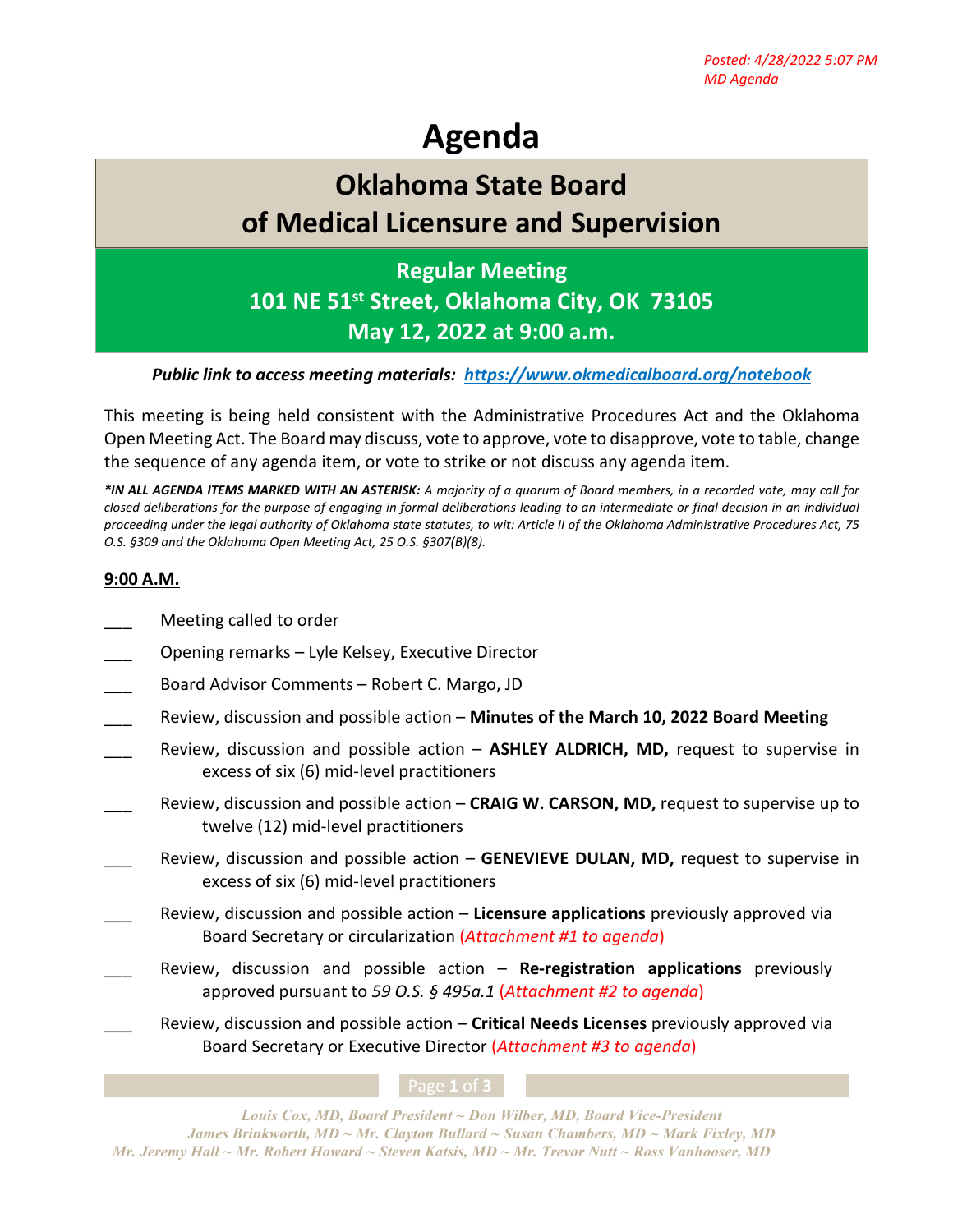\_\_\_ Review, discussion and possible action on the following **Committee Recommendations**:

- **Physical Therapy Advisory Committee**
- **Advisory Committee on Pedorthics**
- **Music Therapy Committee**
- **Occupational Advisory Committee**
- **Physician Assistant Advisory Committee**

#### **I. NON-INDIVIDUAL PROCEEDINGS**

#### **A. INITIAL APPLICATION(S) FOR LICENSURE**

- \_\_\_ **MARK BERNARDI,** applicant, full medical licensure
- \_\_\_ **DOUGLAS KRUCKNER,** applicant, full medical licensure
- \_\_\_ **LINDA LEWALLEN,** applicant, full medical licensure
- SERGIO MUNIZ, applicant, full medical licensure
- \_\_\_ **EDWARD RAINES,** applicant, full medical licensure
- \_\_\_ **CHLOE BACKHAUS-VOGT,** applicant, Anesthesiology Assistant licensure
- \_\_\_ **TRAYSTON FRAZIER,** applicant, Anesthesiology Assistant licensure
- \_\_\_ **CAITLYN KOHAKE,** applicant, Anesthesiology Assistant licensure
- \_\_\_ **TYLOR O'NEILL,** applicant, Anesthesiology Assistant licensure

#### **II. INDIVIDUAL PROCEEDINGS**

#### **A. APPLICATION(S) FOR REINSTATEMENT OF LICENSURE**

\_\_\_ \***TEMP RAY PATTERSON, MD,** applicant, reinstatement of medical licensure after voluntary surrender *(Dr. Stout)*

#### **B. DISCIPLINARY MATTERS**

- \_\_\_ **\*PHIL JAMES GREEN, PA** Disciplinary hearing based on allegations of unprofessional conduct.
- \*WALLACE BEVERLY McLEOD, III, MD Disciplinary hearing based on allegations of unprofessional conduct.
	- \_\_\_ **\*EDWARD GERARD MELTON, MD** Defendant's Motion to Dismiss and, depending upon the Board's ruling, possible disciplinary hearing based on allegations of unprofessional conduct
	- \_\_\_ **\*CHELSEA RACHEL MOULDER, RC** Disciplinary hearing based on allegations of unprofessional conduct.